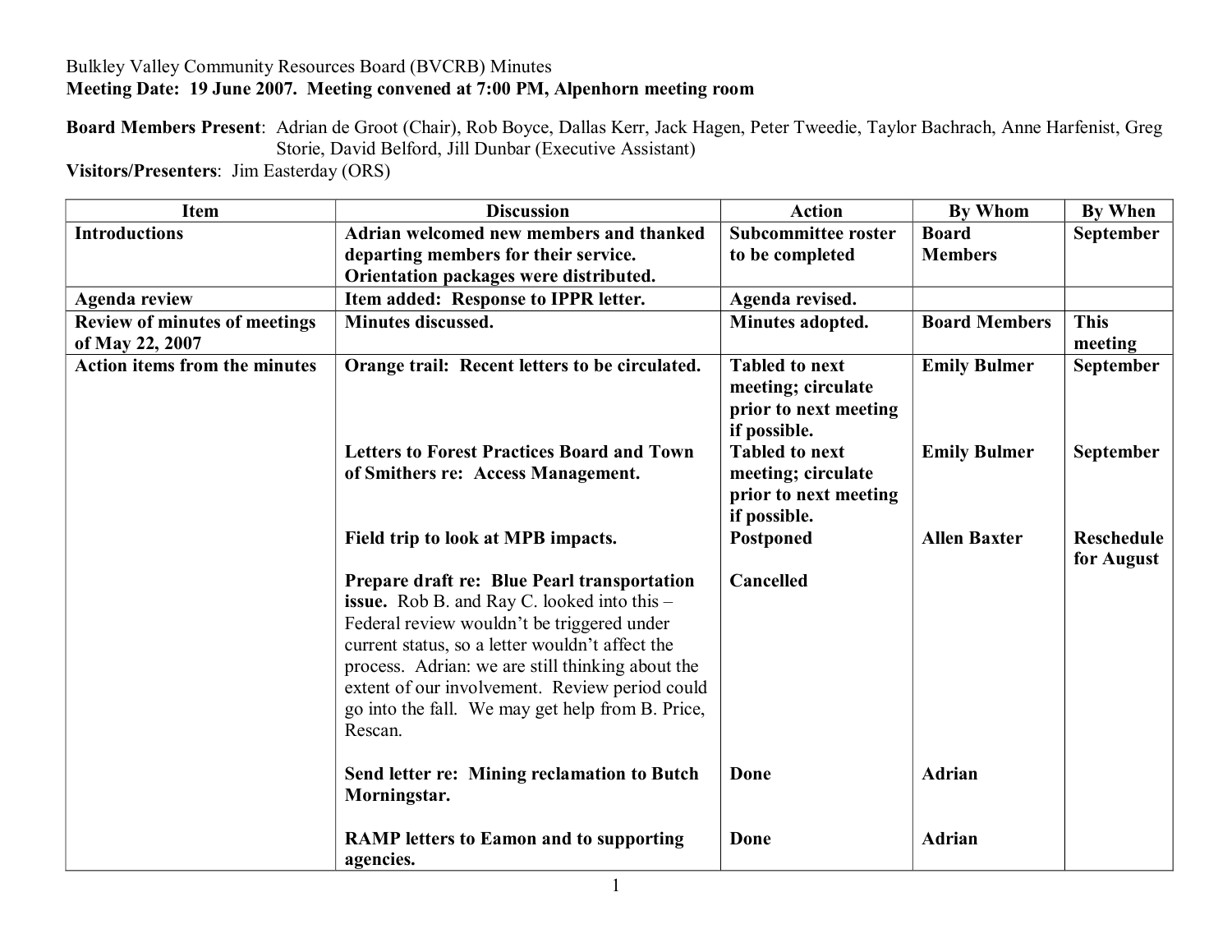| <b>Item</b>                   | <b>Discussion</b>                                                                          | <b>Action</b>                              | <b>By Whom</b> | <b>By When</b> |
|-------------------------------|--------------------------------------------------------------------------------------------|--------------------------------------------|----------------|----------------|
|                               | <b>Check status of Vihar Construction</b>                                                  | Done                                       | <b>Adrian</b>  |                |
|                               | subdivision application.                                                                   |                                            |                |                |
|                               | Prepare response re Bulkley LRMP IPPR.                                                     | Done - will discuss<br>later this meeting. | <b>Adrian</b>  |                |
| Subcommittee                  | (1) Mining and Energy Development                                                          |                                            |                |                |
| Reports/Issues/Correspondence | Blue Pearl: Rob: Everything is on hold. Next                                               |                                            |                |                |
|                               | PLC meeting is June 21, likely the last. Future                                            |                                            |                |                |
|                               | work is not the mandate of the current                                                     |                                            |                |                |
|                               | committee.                                                                                 |                                            |                |                |
|                               | <b>Coalbed Methane:</b> June TWTWG meeting was<br>postponed due to flooding. Committee has |                                            |                |                |
|                               | designed a water-sampling program for baseline                                             |                                            |                |                |
|                               | studies. No tenure at this point.                                                          |                                            |                |                |
|                               | Mining reclamation: Letter to Butch                                                        | <b>Follow up with Craig</b>                | <b>Adrian</b>  | <b>Next</b>    |
|                               | Morningstar: Recommended by Craig Stewart                                                  | <b>Stewart</b>                             |                | meeting        |
|                               | that letter be sent directly to MOE as well.                                               |                                            |                |                |
|                               | Butch recommended follow up with Doug Flynn                                                | <b>Contact Doug Flynn</b>                  | Rob B.         | <b>Next</b>    |
|                               | for more info.                                                                             |                                            |                | meeting        |
|                               | (2) Recreation                                                                             |                                            |                |                |
|                               | RAMP completion - local ILMB office                                                        |                                            |                |                |
|                               | recognizes that this needs to be done but needs                                            |                                            |                |                |
|                               | Provincial mandate to proceed. Adrian has sent                                             |                                            |                |                |
|                               | out 2 letters recently in this regard.                                                     |                                            |                |                |
|                               |                                                                                            |                                            |                |                |
|                               | (3) LWBC Referrals and Land Tenures<br>Silvern Quarry: Liz Williamson advised the          | Prepare draft<br>response                  | Dallas K.      |                |
|                               | Board to comment now rather than wait.                                                     |                                            |                |                |
|                               | Section 9 approval is not tied to quarry permit.                                           |                                            |                |                |
|                               | Discussion - LRMP states that Toboggan Creek                                               |                                            |                |                |
|                               | $Rd$ should stay as is $-$ but recent ruling says that                                     |                                            |                |                |
|                               | it is a public road. May be archeological values,                                          |                                            |                |                |
|                               | may be a need for a reclamation plan for the                                               |                                            |                |                |
|                               | quarry.                                                                                    |                                            |                |                |
|                               |                                                                                            |                                            |                |                |